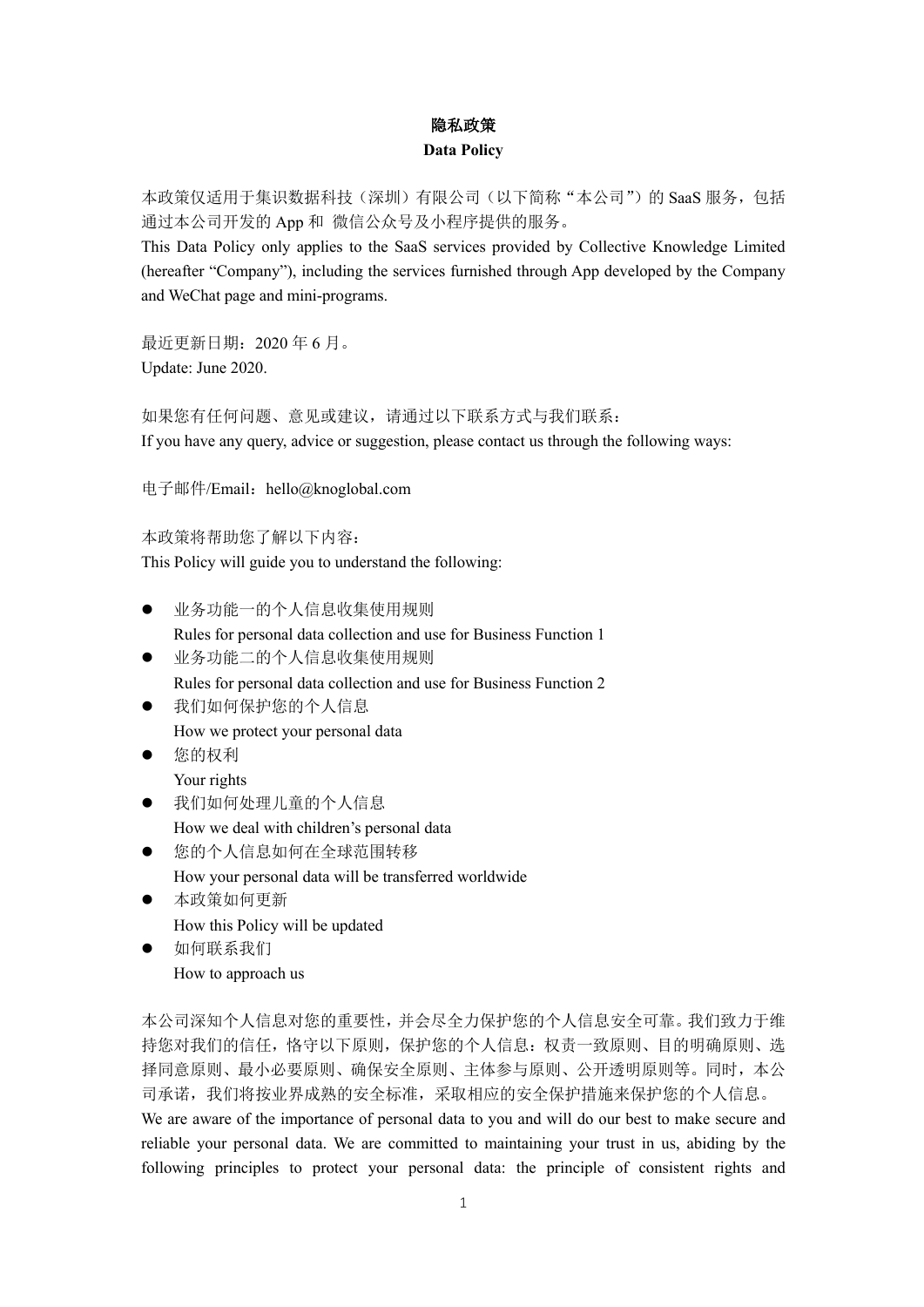responsibilities, the principle of clear purpose, the principle of choice and consent, the principle of minimum necessity, the principle of ensuring security, the principle of subject participation, the principle of openness and transparency, etc. At the same time, it is covenanted that we will take corresponding security protection measures to protect your personal data according to the mature security standards of the industry.

#### 请在使用我们的产品或服务前,仔细阅读并了解本《隐私政策》。

Please read and understand this *Data Policy* carefully before using our products or services.

#### I. 业务功能一:用户账户注册功能的个人信息收集使用规则

**Rules for Personal Data Collection and Use for Business Function 1: User Account Registration**

1. 我们收集哪些您的个人信息 What Data Do We Collect

> 我们提供的用户账户注册业务功能需要依赖部分信息才得以运行。您选择使用该项业务 功能,则需要向我们提供或允许我们收集的必要信息包括: 姓名、出生日期、性别、用 人单位、工厂/工作地点、手机号码。共计 6 类个人信息。

> The user account registration business function provided by us relies on some data to operate. If you choose to use this business function, you need to provide or allow us to collect the necessary information including: name, date of birth, gender, employer, factory / work location, mobile number. In total 6 types of personal data.

2. 我们如何使用您的个人信息 How Do We Use Your Data

> 对于上述必要的个人信息,我们会用来提供该项业务功能,我们也会使用上述信息来维 护和改进本项业务功能,开发新的业务功能等。

> For those necessary personal data above, we will use it them to provide this business function, and we will also use the above information to maintain and improve this business function, develop new business functions, etc.

- 3. 我们如何委托处理、共享、转让、公开披露您的个人信息 How Do We Entrust Dealing of, Share, Transfer and Publicly Disclose Your Personal Data
	- (1) 委托处理

Entrust Third Party to Deal with

本业务功能由本公司自行完成处理,但某些具体的模块或功能在未来可能由外部 供应商提供。例如我们会聘请服务提供商来协助我们提供客户支持。 This business function is handled by the Company, but some specific modules or functions may be provided by external suppliers in the future. For example, we will hire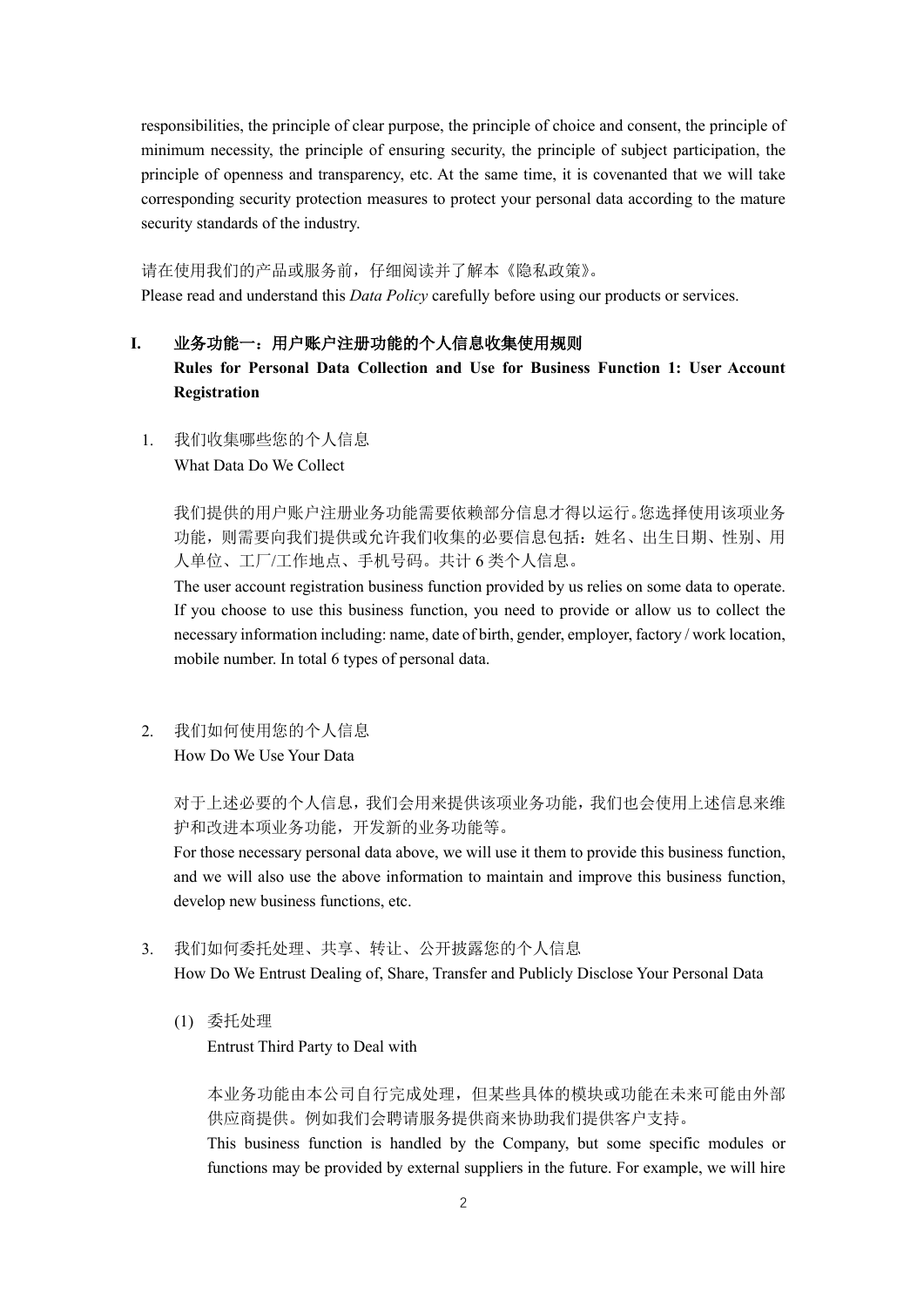a service provider to help us provide customer support.

对我们委托处理个人信息的公司、组织和个人,我们会与其签署严格的保密协定, 要求他们按照我们的要求、本隐私政策以及其他任何相关的保密和安全措施来处 理个人信息。

For the companies, organizations and individuals entrusted by us to handle personal information, we will sign a strict confidentiality agreement with them, requiring them to handle personal information in accordance with our requirements, this personal information protection policy and any other relevant confidentiality and security measures.

(2) 共享

Sharing

我们不会与本公司以外的任何公司、组织和个人分享您的个人信息,除非获得您的 明确同意。我们可能会根据法律法规规定,或按政府主管部门的强制性要求,对外 共享您的个人信息。

We will not share your personal data with any company, organization or individual other than the Company, unless you explicitly agree. We may share your personal data with others according to laws and regulations, or according to the mandatory requirements of the competent government departments.

(3) 转让

Transfer

我们不会将您的个人信息转让给任何公司、组织和个人,但以下情形除外:

We will not transfer your personal information to any company, organization or individual except:

a. 在获取明确同意的情形下转让:获得您的明确同意后,我们会向其他方转让您 的个人信息;

Transfer with express consent: after obtaining your express consent, we will transfer your personal information to other parties; and

b. 在涉及合并、收购或破产清算时,如涉及个人信息转让,我们会在要求新的持 有您个人信息的公司、组织或个人继续受此隐私政策的约束,否则我们将要求 该公司、组织或个人重新向您征求授权同意。

In case of merger, acquisition or bankruptcy liquidation, if personal information transfer is involved, we will require the new company, organization or individual holding your personal information to continue to be subject to this privacy policy, otherwise we will require the company, organization or individual to ask you for authorization again.

(4) 公开披露

Public Disclosure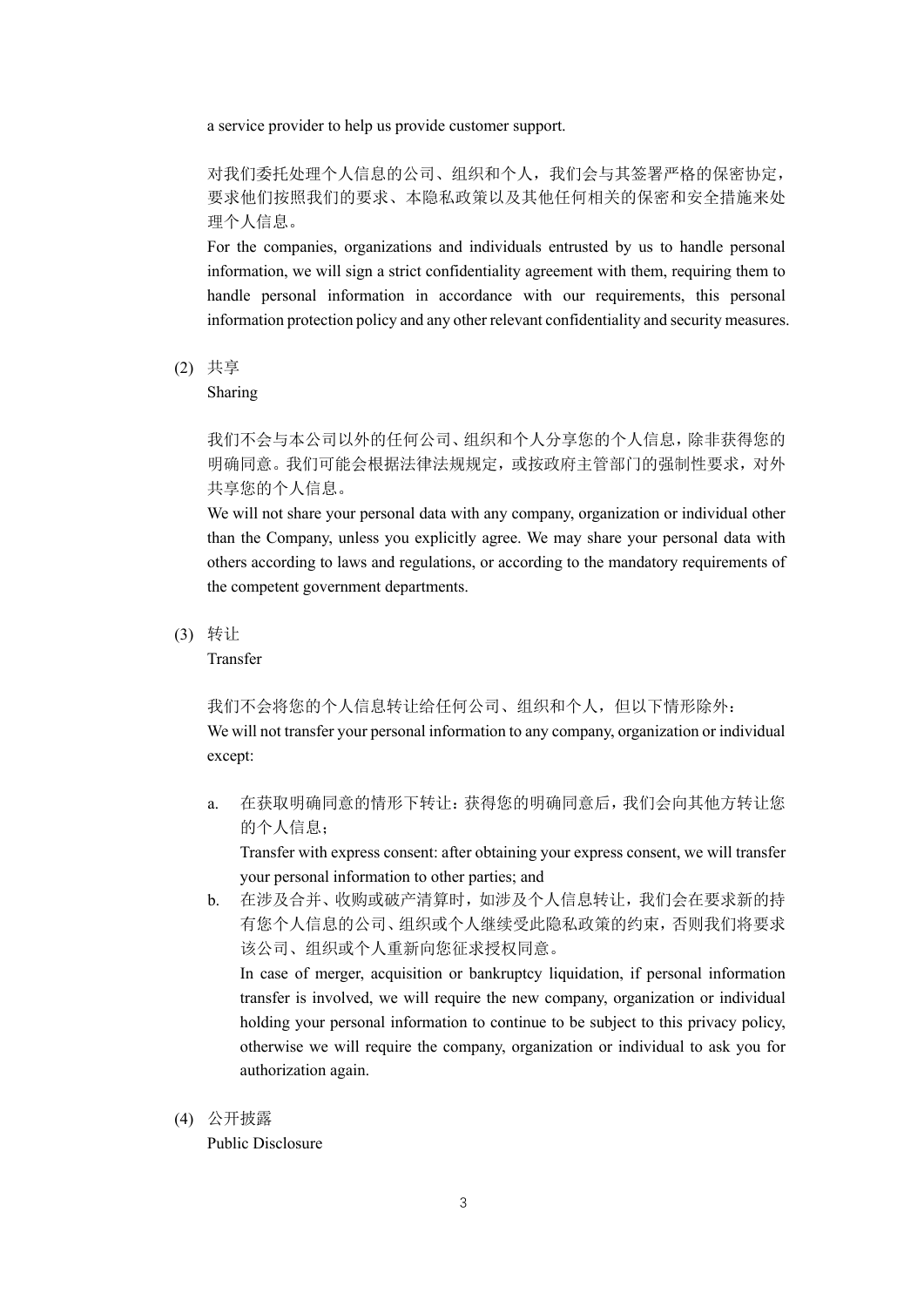我们仅会在以下情形下,公开披露您的个人信息: We will only publicly disclose your personal information if:

a. 获得您明确同意后;

We get your express permission; and

b. 基于法律的披露:在法律、法律程序、诉讼或政府主管部门强制性要求的情况 下,我们可能会公开披露您的个人信息。

Requested so by law: we may publicly disclose your personal information in case of laws, legal procedures, lawsuits or mandatory requirements of the competent government authorities.

4. 保存期限

Term of Storage

我们只会在达成本政策所述目的所需的期限内保留您的个人信息,除非法律有强制的 存留要求。

We will only keep your personal data for the period required to achieve the purpose stated in the Policy, unless there is a mandatory retention requirement by law.

## **II.** 业务功能二:向雇主或品牌方报告功能的个人信息收集使用规则

## **Rules for Personal Data Collection and Use for Business Function 2: Reporting to Employer or Brand**

1. 我们收集哪些您的个人信息 What Data Do We Collect

我们提供的向雇主或品牌方报告功能需要依赖部分信息才得以运行。

The reporting to employer or brand business function provided by us relies on some data to operate.

您选择使用该项业务功能,则需要向我们提供或允许我们收集的必要信息包括:出生年 月、性别、用人单位、工厂/工作地点。共计 4 类个人信息。

If you choose to use this business function, you need to provide or allow us to collect the necessary information including: month/year of birth, gender, employer, factory / work location. In total 4 types of personal data.

您可自主选择向我们提供或允许我们收集下列信息:姓名、微信账号、手机号码。共计 3 类个人信息。这些信息并非该业务功能运行所必需,但这些信息对改善服务质量、研 发新产品或服务等有非常重要的意义。我们不会强制要求您提供这些信息,您如拒绝不 会对使用该业务功能产生不利影响。我们默认不会向您的雇主或品牌方发送此类信息, 如果需要,我们会事先征求您的同意。

You can choose to provide or allow us to collect the following information: name, WeChat ID, mobile number. In total 3 types of personal information. This information is not necessary for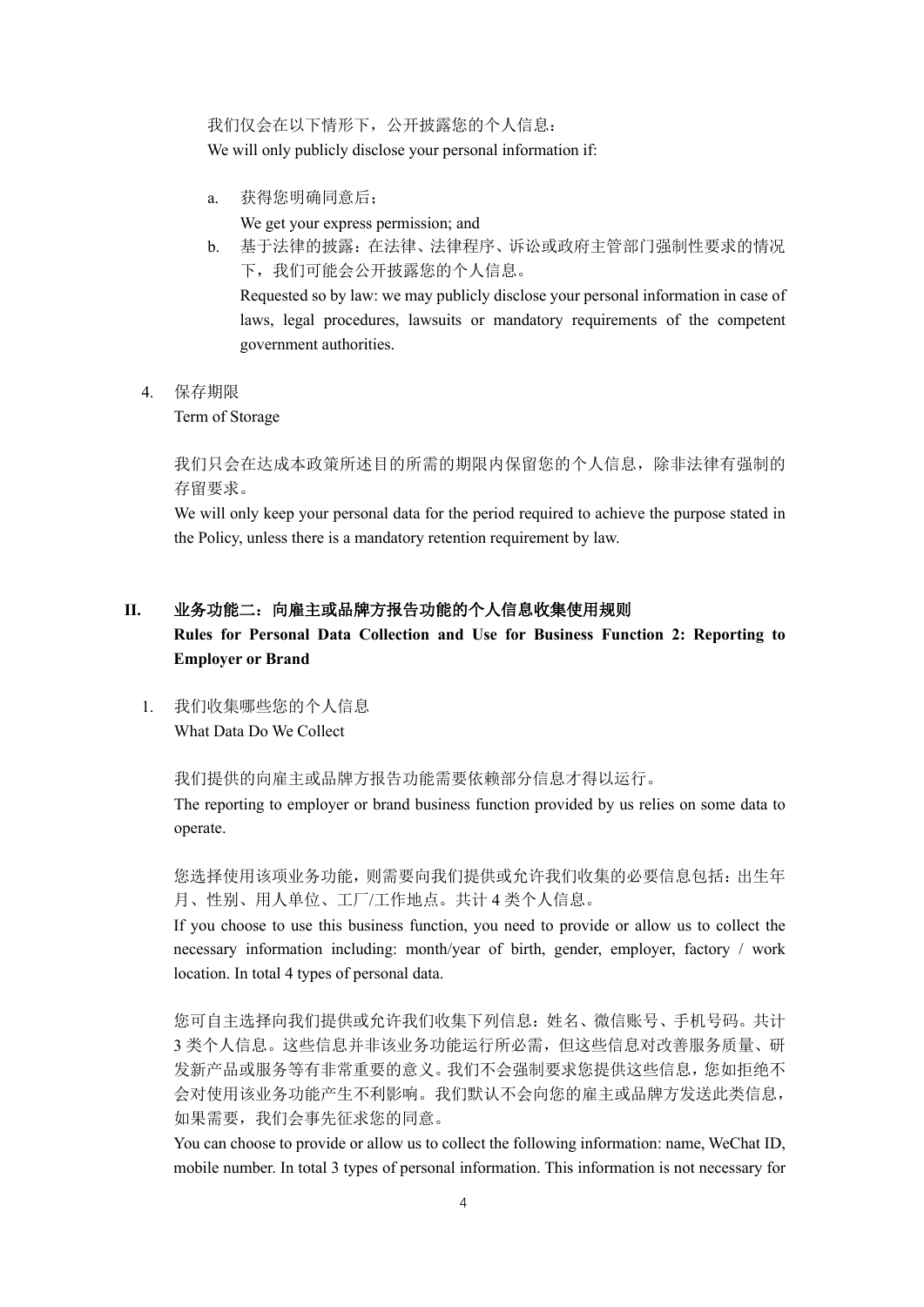the operation of this business function, but it is very important for improving service quality, developing new products or services, etc. We will not force you to provide such information, and your refusal will not adversely affect the use of the business function. By default, we will not disclose such information to the employer or brand; in case we need, we will ask for your permission in advance.

2. 我们如何使用您的个人信息 How Do We Use Your Data

> 对于上述必要的个人信息,我们会用来提供该项业务功能,我们也会使用上述信息来维 护和改进本项业务功能,开发新的业务功能等。

> For the above necessary personal information, we will use it to provide this business function. We will also use the above information to maintain and improve this business function and develop new business functions.

- 3. 我们如何委托处理、共享、转让、公开披露您的个人信息 How Do We Entrust Processing of, Share, Transfer and Publicly Disclose Your Personal Data
	- (1) 委托处理

Entrust Processing

This business function is handled by the Company, but some specific modules or functions may be provided by external suppliers in the future. For example, we will hire a service provider to help us provide customer support.

对我们委托处理个人信息的公司、组织和个人,我们会与其签署严格的保密协定, 要求他们按照我们的要求、本隐私政策以及其他任何相关的保密和安全措施来处 理个人信息。

For the companies, organizations and individuals entrusted by us to handle personal information, we will sign a strict confidentiality agreement with them, requiring them to handle personal information in accordance with our requirements, this personal information protection policy and any other relevant confidentiality and security measures.

(2) 共享

Share

我们不会与本公司以外的任何公司、组织和个人分享您的个人信息,除非获得您的 明确同意。我们可能会根据法律法规规定,或按政府主管部门的强制性要求,对外 共享您的个人信息。

We will not share your personal data with any company, organization or individual other than the Company, unless you explicitly agree. We may share your personal data with others according to laws and regulations, or according to the mandatory requirements of the competent government departments.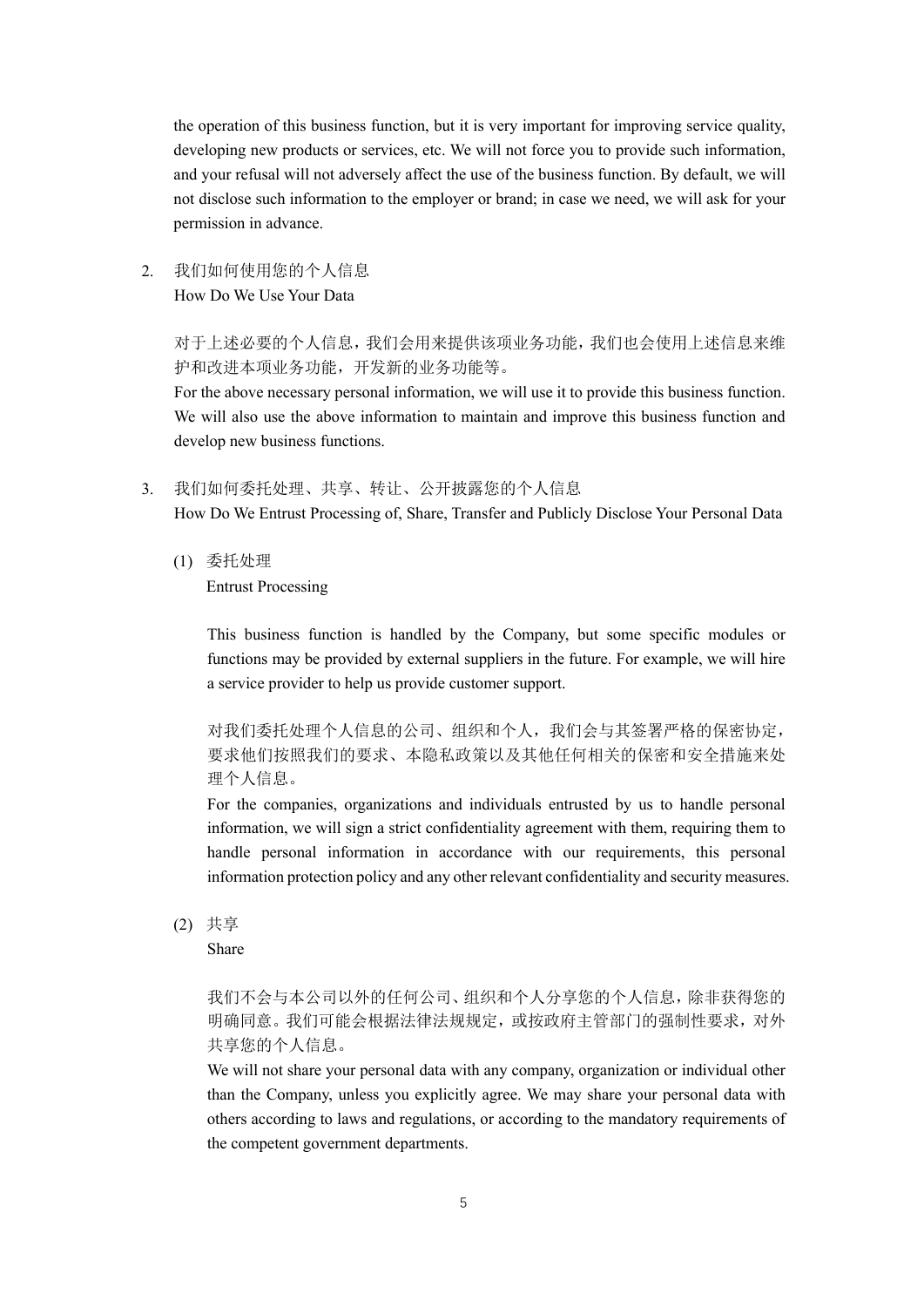### (3) 转让

Assign

我们不会将您的个人信息转让给任何公司、组织和个人,但以下情形除外: We will not transfer your personal information to any company, organization or individual except:

a. 在获取明确同意的情形下转让:获得您的明确同意后,我们会向其他方转让您 的个人信息;

Transfer with express consent: after obtaining your express consent, we will transfer your personal information to other parties; and

b. 在涉及合并、收购或破产清算时,如涉及个人信息转让,我们会在要求新的持 有您个人信息的公司、组织或个人继续受此隐私政策的约束,否则我们将要求 该公司、组织或个人重新向您征求授权同意。

In case of merger, acquisition or bankruptcy liquidation, if personal information transfer is involved, we will require the new company, organization or individual holding your personal information to continue to be subject to this privacy policy, otherwise we will require the company, organization or individual to ask you for authorization again.

(4) 公开披露

Publicly Disclose

我们仅会在以下情形下,公开披露您的个人信息: We will only publicly disclose your personal information if:

a. 获得您明确同意后;

We get your express permission; and

b. 基于法律的披露:在法律、法律程序、诉讼或政府主管部门强制性要求的情况 下,我们可能会公开披露您的个人信息。

Requested so by law: we may publicly disclose your personal information in case of laws, legal procedures, lawsuits or mandatory requirements of the competent government authorities.

4. 保存期限

Term of Storage

我们只会在达成本政策所述目的所需的期限内保留您的个人信息,除非法律有强制的 存留要求。

We will only keep your personal data for the period required to achieve the purpose stated in the Policy, unless there is a mandatory retention requirement by law.

### **III.** 我们如何保护您的个人信息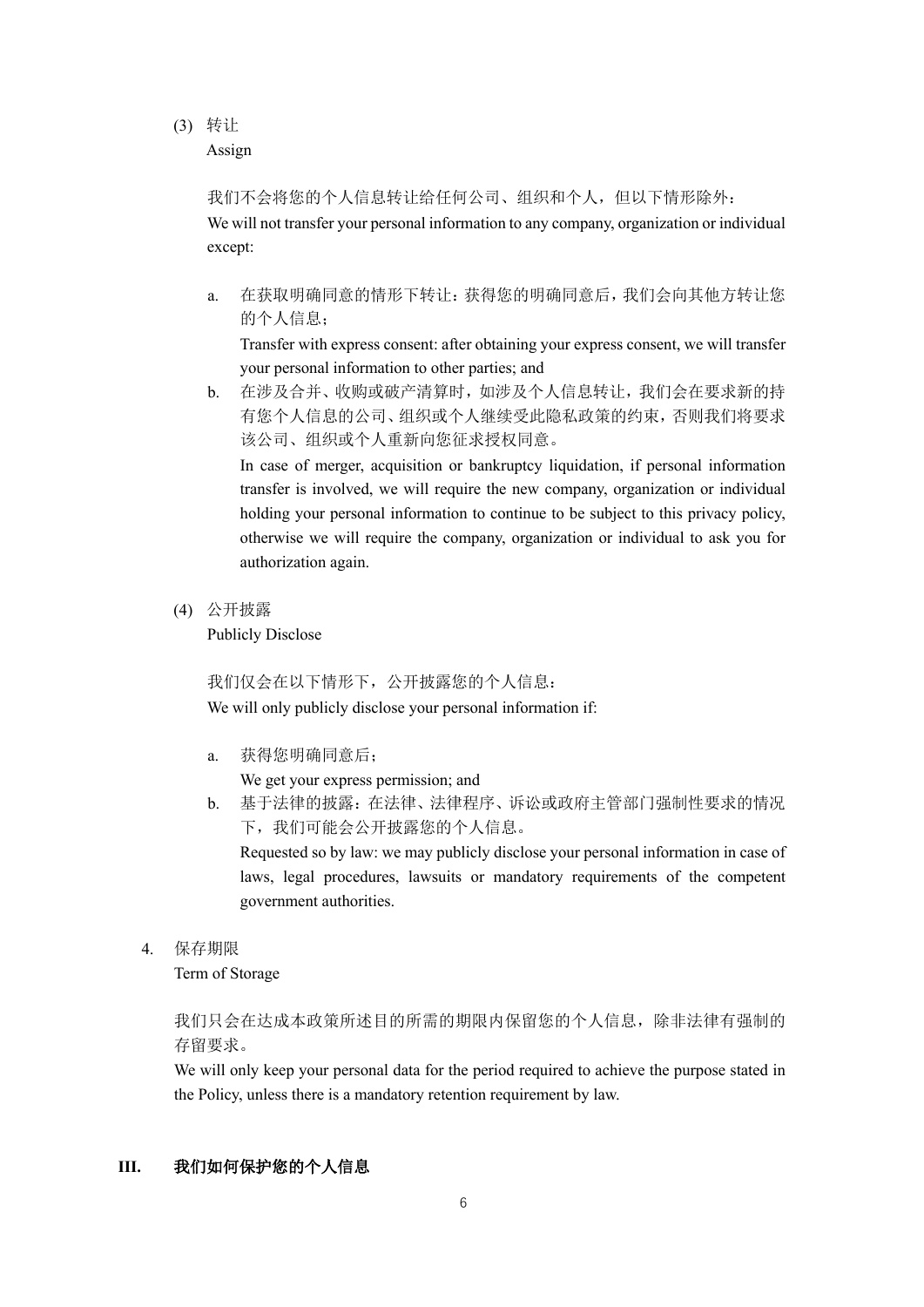#### **How We Protect Your Personal Data**

1. 我们已使用符合业界标准的安全防护措施保护您提供的个人信息,防止数据遭到未经 授权访问、公开披露、使用、修改、损坏或丢失、我们会采取一切合理可行的措施,保 护您的个人信息。我们已采取符合业界标准、合理可行的安全防护措施保护您的信息, 防止个人信息遭到未经授权访问、公开披露、使用、修改、损坏或丢失。例如,在您的 浏览器与服务器之间交换数据时受 SSL 协议加密保护;我们同时对饿了么网站提供 HTTPS 协议安全浏览方式; 我们会使用加密技术提高个人信息的安全性; 我们会使用 受信赖的保护机制防止个人信息遭到恶意攻击;我们会部署访问控制机制,尽力确保只 有授权人员才可访问个人信息;以及我们会举办安全和隐私保护培训课程,加强员工对 于保护个人信息重要性的认识。

We have used security protection measures in line with industry standards to protect your personal information and prevent unauthorized access, public disclosure, use, modification, damage or loss of data. We will take all reasonable and feasible measures to protect your personal information. We have taken reasonable and feasible security measures to protect your information and prevent unauthorized access, public disclosure, use, modification, damage or loss of personal information. For example, when exchanging data between your browser and server, we are protected by SSL protocol encryption; we also provide HTTPS protocol Safe Browsing mode for hungry websites; we will use encryption technology to improve the security of personal information; we will use trusted protection mechanism to prevent personal information from malicious attacks; we will deploy access control mechanism to try our best to ensure that only Only authorized personnel can access personal information; and we will hold security and privacy protection training courses to enhance employees' awareness of the importance of protecting personal information.

- 2. 我们正在或已经取得了以下认证:……【】 We are or have obtained the following certification: [-]
- 3. 我们会采取一切合理可行的措施,确保未收集无关的个人信息。我们只会在达成本政策 所述目的所需的期限内保留您的个人信息,除非需要延长保留期或收到法律的允许。 We will take all reasonable and feasible measures to ensure that irrelevant personal information is not collected. We will only keep your personal information for the period required to achieve the purpose stated in the Policy, unless you need to extend the retention period or we are permitted by law.
- 4. 我们将定期更新并公开安全风险、个人信息安全影响评估等报告的有关内容。您可通过 hello@knoglobal.com 向我们索要。 We will regularly update and disclose relevant parts of impact assessment reports such as security risk and personal information security. You can ask for it through hello@knoglobal.com.
- 5. 互联网环境并非百分之百安全,我们将尽力确保或担保您发送给我们的任何信息的安 全性。如果我们的物理、技术或管理防护措施遭到破坏,导致信息被非授权访问、公开 披露、篡改或毁坏,导致您的合法权益受损,我们将承担相应的法律责任。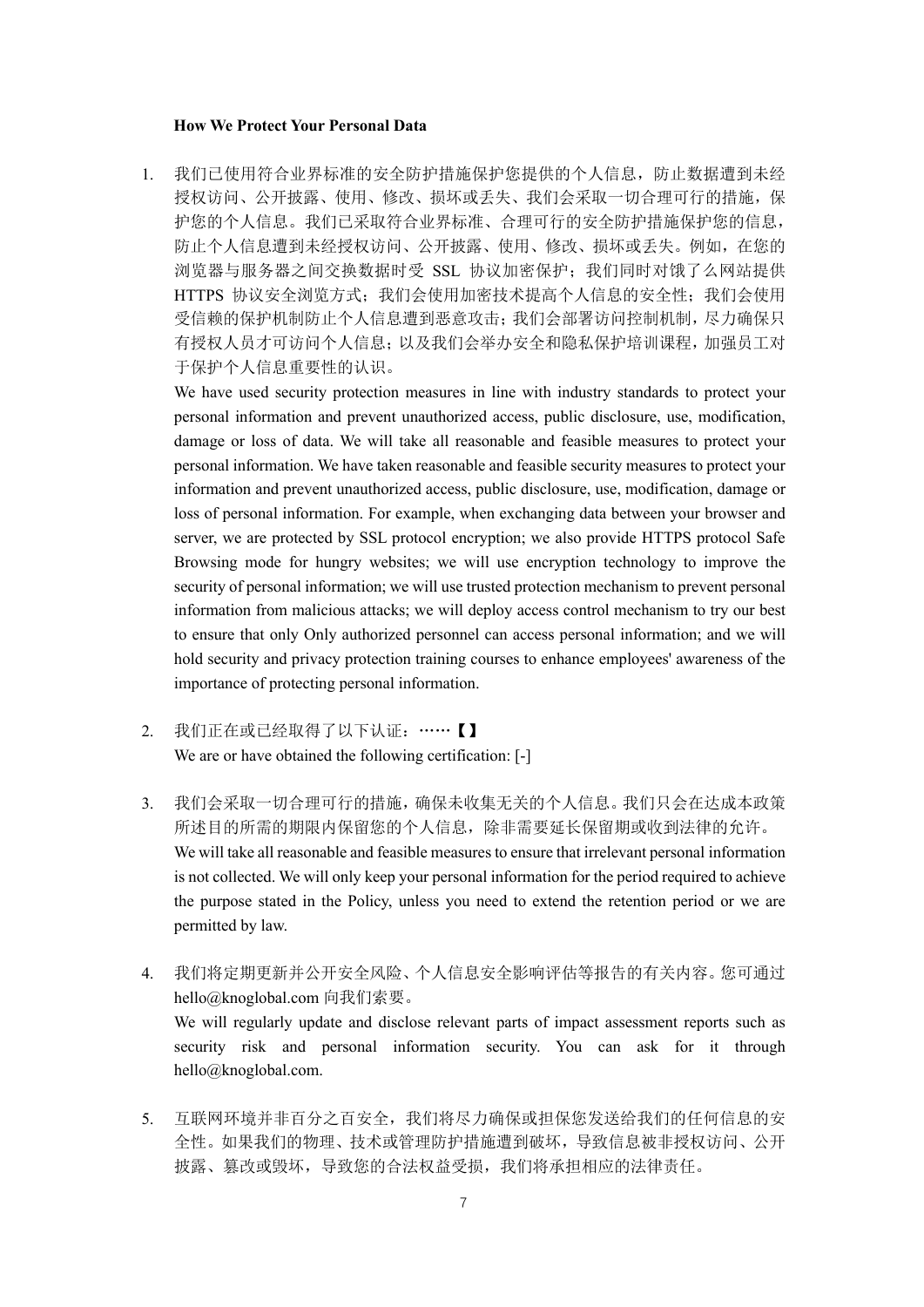The Internet environment is not 100% secure. We will try our best to ensure or guarantee the security of any information you send us. If our physical, technical or management protection measures are damaged, resulting in unauthorized access, public disclosure, tampering or destruction of information, resulting in damage to your legitimate rights and interests, we will bear the corresponding legal responsibility.

6. 在不幸发生个人信息安全事件后,我们将按照法律法规的要求,及时向您告知:安全事 件的基本情况和可能的影响、我们已采取或将要采取的处置措施、您可自主防范和降低 风险的建议、对您的补救措施等。我们将及时将时间相关情况以邮件、信函、电话、推 送通知等方式告知您,难以逐一告知个人信息主体时,我们会采取合理、有效的方式发 布公告。

In case of an unfortunate personal information security incident, we will timely inform you of the basic situation and possible impact of the security incident, the disposal measures we have taken or will take, the suggestions you can take to prevent and reduce the risk independently, and the remedial measures for you in accordance with the requirements of laws and regulations. We will inform you of the time in the form of email, letter, telephone, push notice, etc. if it is difficult to inform the subject of personal information one by one, we will take a reasonable and effective way to issue an announcement.

7. 同时,我们还将按照监管部门要求,主动上报个人信息安全事件的处置情况。 At the same time, we will actively report the disposal of personal information security incidents in accordance with the requirements of regulatory authorities.

## **IV.** 您的权利 **Your Rights**

按照中国相关的法律、法规、标准,以及其他国家、地区的通行做法,我们保障您对自己的 个人信息行使以下权利:

According to the relevant laws, regulations and standards of China, as well as the common practices of other countries and regions, we guarantee that you can exercise the following rights on your personal information:

1. 访问您的个人信息

Have Access to Your Personal Data

## 您有权访问您的个人信息,法律法规规定的例外情况除外。如果您想行使数据访问权, 可以通过以下方式自行访问: hello@knoglobal.com

You have the right to access your personal information, except for the exceptions provided by laws and regulations. If you want to exercise data access right, you can access it by yourself in the following ways: hello@knoglobal.com

如果您无法通过上述链接访问这些个人信息,您可以随时适用我们的 Web 表单联系, 或发送电子邮件至 hello@knoglobal.com。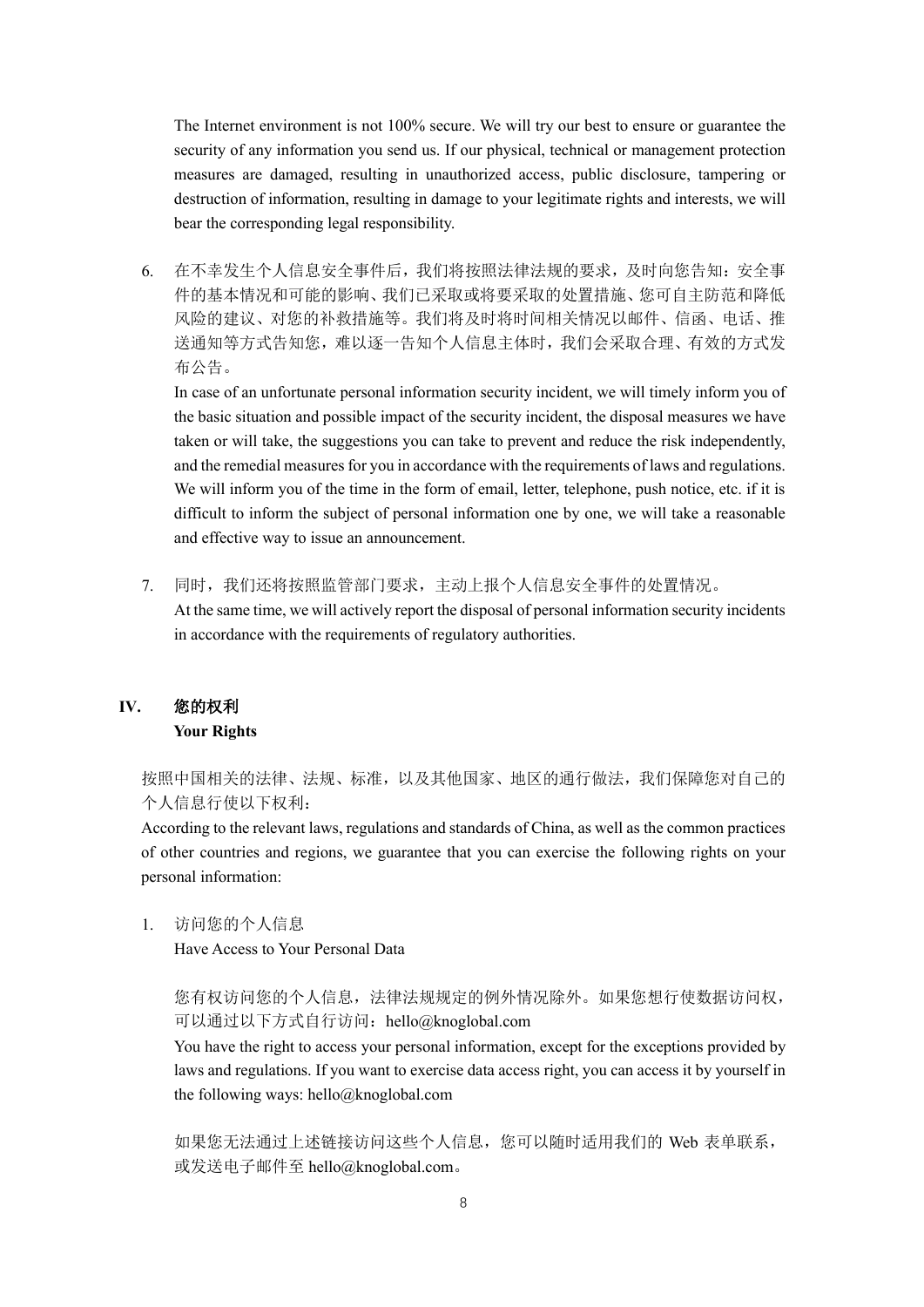If you do not have access to these personal data via the above link, you may contact us on our web form at any time, or send an email to hello@knoglobal.com.

我们将在 30 天内回复您的访问请求。 We will reply to your request within 30 days.

对于您在使用我们的产品或服务过程中产生的其他个人信息,只要我们不需要过多投 入,我们会向您提供。如果您想行使数据访问权,请发送电子邮件至hello@knoglobal.com We will provide you with other personal information generated in the process of using our products or services as long as we don't need too much investment. If you want to exercise data access, please email hello@knoglobal.com

2. 更正您的个人信息

Rectify Your Personal Data

当您发现我们处理的关于您的个人信息有错误时,您有权要求我们作出更正。您可以通 过"1. 访问您的个人信心"中罗列的方式提出更正申请。

You have the right to ask us to make correction when you find that the personal information we handle about you is wrong. You can apply for correction in the way listed in "1. Have Access to Your personal Data".

如果您无法通过上述链接访问这些个人信息,您可以随时适用我们的 Web 表单联系, 或发送电子邮件至 hello@knoglobal.com

If you do not have access to these personal information via the above link, you may contact us on our web form at any time, or send an email to hello@knoglobal.com

我们将在 30 天内回复您的更正请求。 We will reply to your request for correction within 30 days.

3. 删除您的个人信息

Delete Your Personal Data

在以下情形中,您可以向我们提出删除个人信息的请求:

You may request us to delete personal information in the following circumstances: (1) 如果我们处理个人信息的行为违反法律法规;

If we deal with personal information in violation of laws and regulations;

(2) 如果我们收集、使用您的个人信息,却未征得您的同意;

If we collect and use your personal information without your consent;

(3) 如果我们处理个人信息的行为违反了与您的约定;

If our handling of personal information violates the agreement with you;

- (4) 如果您不再使用我们的产品或服务,或您注销了您的账号; If you no longer use our products or services, or you cancel your account; and
- (5) 如果我们不再为您提供产品或服务。 If we no longer provide you with products or services.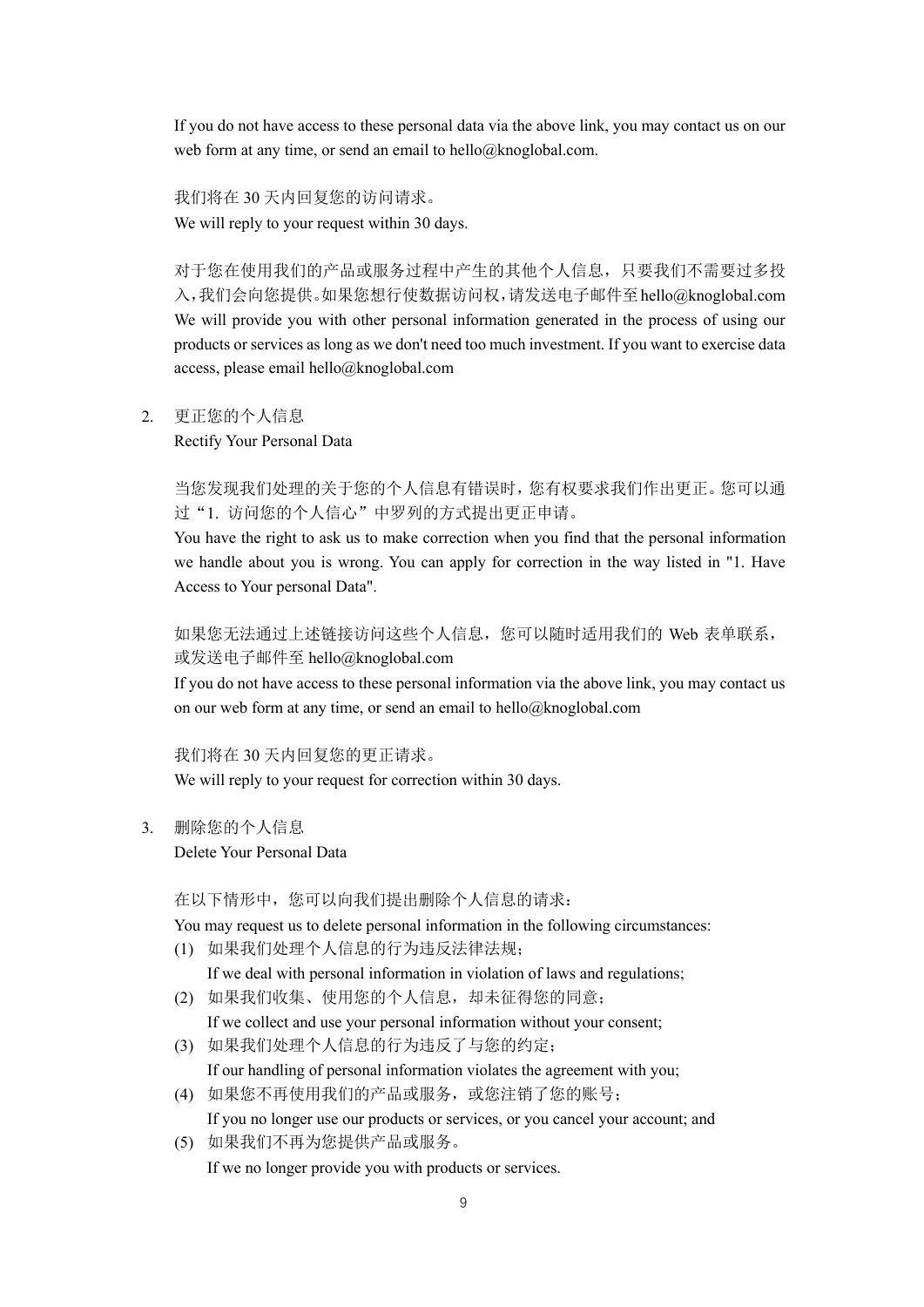若我们决定响应您的删除请求,我们还将同时通知从我们获得您的个人信息的实体,要 求其及时删除,除非法律法规另有规定,或这些实体获得您的独立授权。

If we decide to respond to your request for deletion, we will also notify the entities that have obtained your personal information from us and ask them to delete it in a timely manner, unless otherwise stipulated by laws and regulations, or these entities have your independent authorization.

当您从我们的服务中删除信息后,我们可能不会立即在备份系统中删除相应的信息,但 会在备份更新时删除这些信息。

When you delete information from our service, we may not delete the corresponding information in the backup system immediately, but we will delete the information when the backup is updated.

4. 改变您授权同意的范围

Change the Scope of Your Authorization

每个业务功能需要一些基本的个人信息才能得以完成。对于额外收集的个人信息的收 集和使用,您可以随时给予或收回您的授权同意。

Each business function needs some basic personal information to be completed. For the collection and use of additional collected personal information, you may give or withdraw your authorization consent at any time.

您可以通过以下方式自行操作: hello@knoglobal.com

You can operate by yourself in the following ways: hello@knoglobal.com

当您收回同意后,我们将不再处理相应的个人信息。但您收回同意的决定,不会影响此 前基于您的授权而开展的个人信息处理。

When you withdraw your consent, we will not process the corresponding personal information. However, your decision to withdraw your consent will not affect the personal information processing based on your authorization.

如果您不再接受我们给您发送的商业广告,您随时可通过向 hello@knoglobal.com 发送 邮件提出要求。

If you no longer accept the commercial ads we sent you, you may cancel it at any time by the making such request at hello@knoglobal.com.

### 5. 个人信息主体注销账户

Cancellation of Account by Personal Data Subject

您随时可注销此前注册的账户,您可以通过以下方式自行操作:hello@knoglobal.com You can cancel the previously registered account at any time, and you can operate by yourself in the following ways:hello@knoglobal.com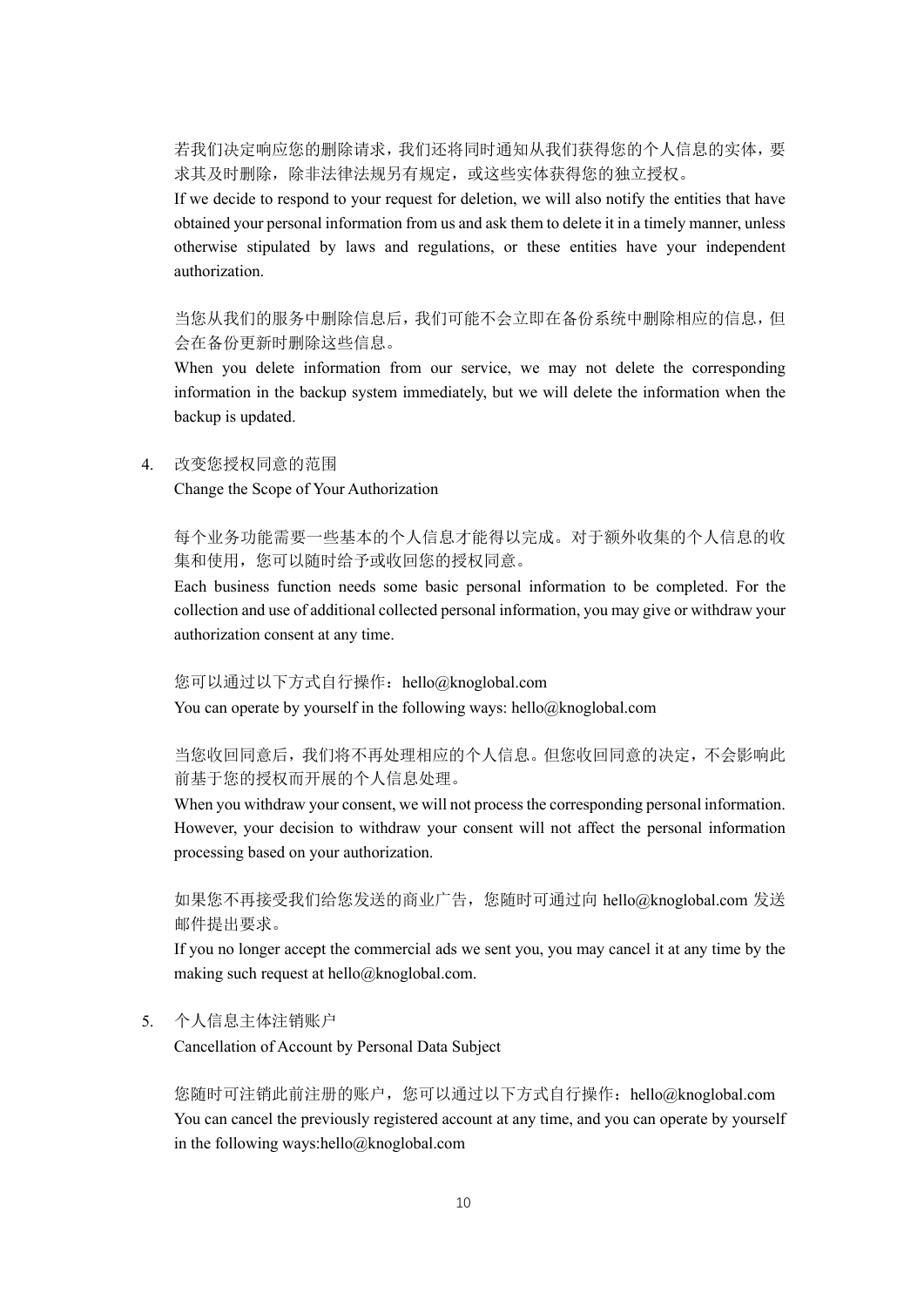在注销账户之后,我们将停止为您提供产品或服务,并依据您的要求,删除您的个人信 息,法律法规另有规定的除外。

After the account is cancelled, we will stop providing you with products or services and delete your personal information according to your requirements, unless otherwise specified by laws and regulations.

6. 个人信息主体获取个人信息副本 Personal Data Subject Obtains Copy of Personal Data

您有权获取您的个人信息副本,您可以通过以下方式自行操作: hello@knoglobal.com You have the right to obtain a copy of your personal information. You can operate it by yourself in the following ways: hello@knoglobal.com

在技术可行的前提下,如数据接口已匹配,我们还可按您的要求,直接将您的个人信息 副本传输给您指定的第三方。

On the premise of technical feasibility, if the data interface has been matched, we can also directly transfer your copy of personal information to the third party designated by you according to your requirements.

7. 约束信息系统自动决策

Limit the Automatic Decision Making by Information System

在某些业务功能中,我们可能仅依据信息系统、算法等在内的非人工自动决策机制作出 决定。如果这些决定显著影响您的合法权益,您有权要求我们作出解释,我们也将提供 适当的救济方式。

In some business functions, we may only make decisions based on non-manual automatic decision-making mechanisms such as information systems, algorithms, etc. If these decisions significantly affect your legitimate rights and interests, you have the right to ask us for an explanation, and we will also provide appropriate remedies.

8. 响应您的上述请求

Respond to Your Above Request

为保障安全,您可能需要提供书面请求,或以其他方式证明您的身份。我们可能会先要 求您验证自己的身份,然后再处理您的请求。

For security, you may need to provide a written request or otherwise prove your identity. We may ask you to verify your identity before processing your request.

我们将在三十天内作出答复。如您不满意,还可以向客服 hello@knoglobal.com 投诉 We will reply within 30 days. If you are not satisfied, you can also complain through our customer service hello@knoglobal.com.

对于您合理的请求,我们原则上不收取费用,但对多次重复、超出合理限度的请求,我 们将视情收取一定成本费用。对于那些无端重复、需要过多技术手段(例如开发新系统 或从根本上改变现行惯例)、给他人合法权益带来风险或者非常不切实际(例如,涉及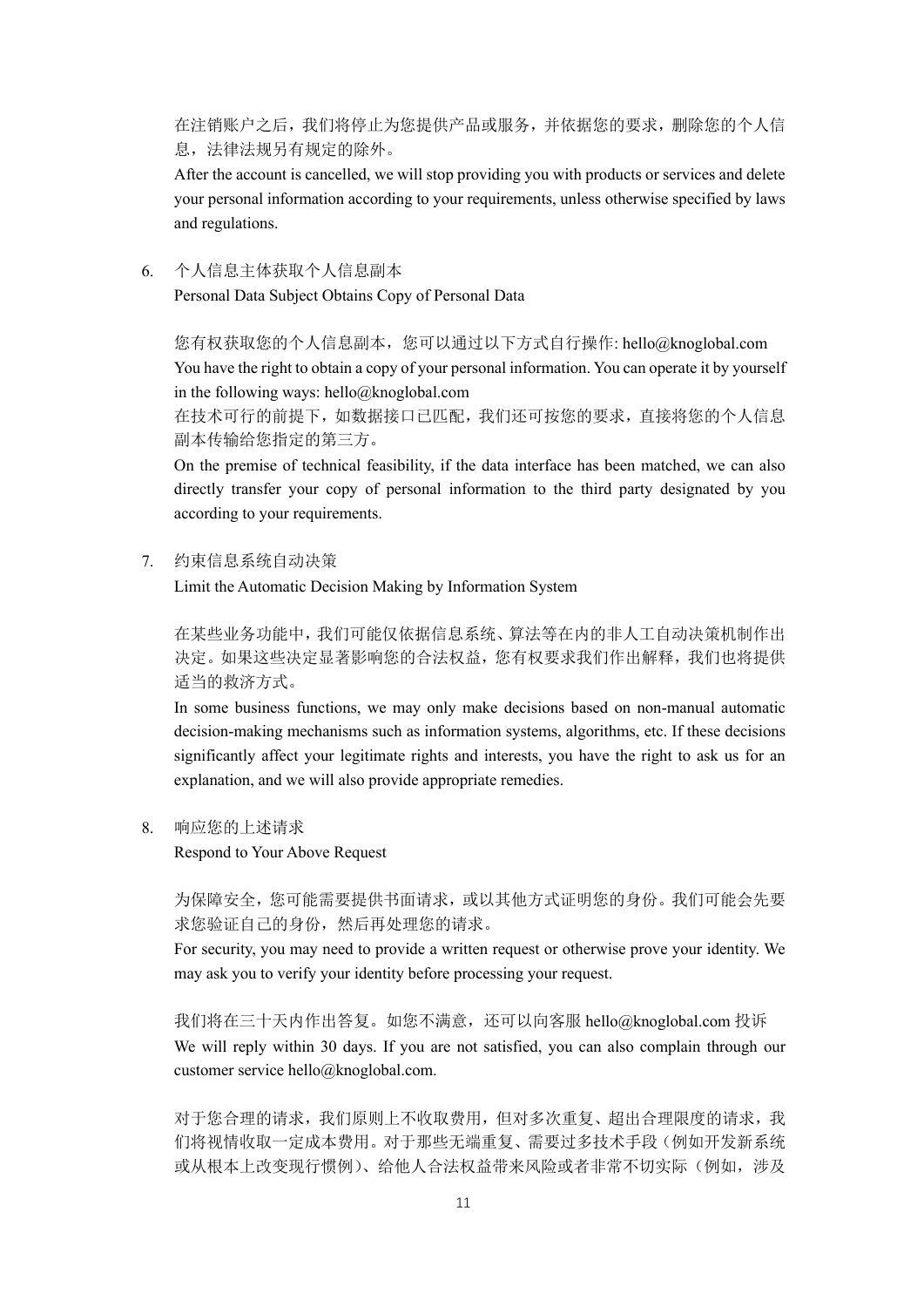#### 备份磁带上存放的信息)的请求,我们可能会予以拒绝。

In principle, we will not charge you for your reasonable requests, but we will charge you a certain cost for repeated requests beyond the reasonable limit as the case may be. We may reject requests that are unprovoked, require excessive technical means (such as developing new systems or fundamentally changing current practices), pose risks to the legitimate rights and interests of others, or are highly impractical (for example, involving information stored on backup tapes).

在以下情形中,我们将无法响应您的请求:

We will not be able to respond to your request under the following circumstances:

(1) 与个人信息控制者履行法律法规规定的义务相关的;

Related to the personal information controller's performance of obligations stipulated by laws and regulations;

- (2) 与国家安全、国防安全直接相关的; Directly related to national security and national defense security;
- (3) 与公共安全、公共卫生、重大公共利益直接相关的; Directly related to public safety, public health and major public interests;
- (4) 与刑事侦查、起诉、审判和执行判决等直接相关的; Directly related to criminal investigation, prosecution, trial and execution of judgments;
- (5) 个人信息控制者有充分证据表明个人信息主体存在主观恶意或滥用权利的; The personal information controller has sufficient evidence to show that the personal

information subject has subjective malice or abuse of rights;

(6) 出于维护个人信息主体或其他个人的生命、财产等重大合法权益但又很难得到本人 同意的;

In order to protect the life, property and other major legitimate rights and interests of the personal information subject or other individuals, but it is difficult to obtain my consent;

(7) 响应个人信息主体的请求将导致个人信息主体或其他个人、组织的合法权益受到严 重损害的;

Responding to the request of the personal information subject will cause serious damage to the legitimate rights and interests of the personal information subject or other individuals and organizations; and

(8) 涉及商业秘密的。 Involving trade secrets.

## **V.** 我们如何处理儿童的个人信息

### **How We Deal with Children's Personal Data**

我们的产品、网站和服务主要面向成人。如果没有父母或监护人的同意,儿童不应创建自己 的个人信息主体账户。

Our products, websites and services are mainly for adults. Children should not create their own personal information subject accounts without the consent of their parents or guardians.

对于经父母同意而收集儿童个人信息的情况,我们只会在收到法律允许、父母或监护人明确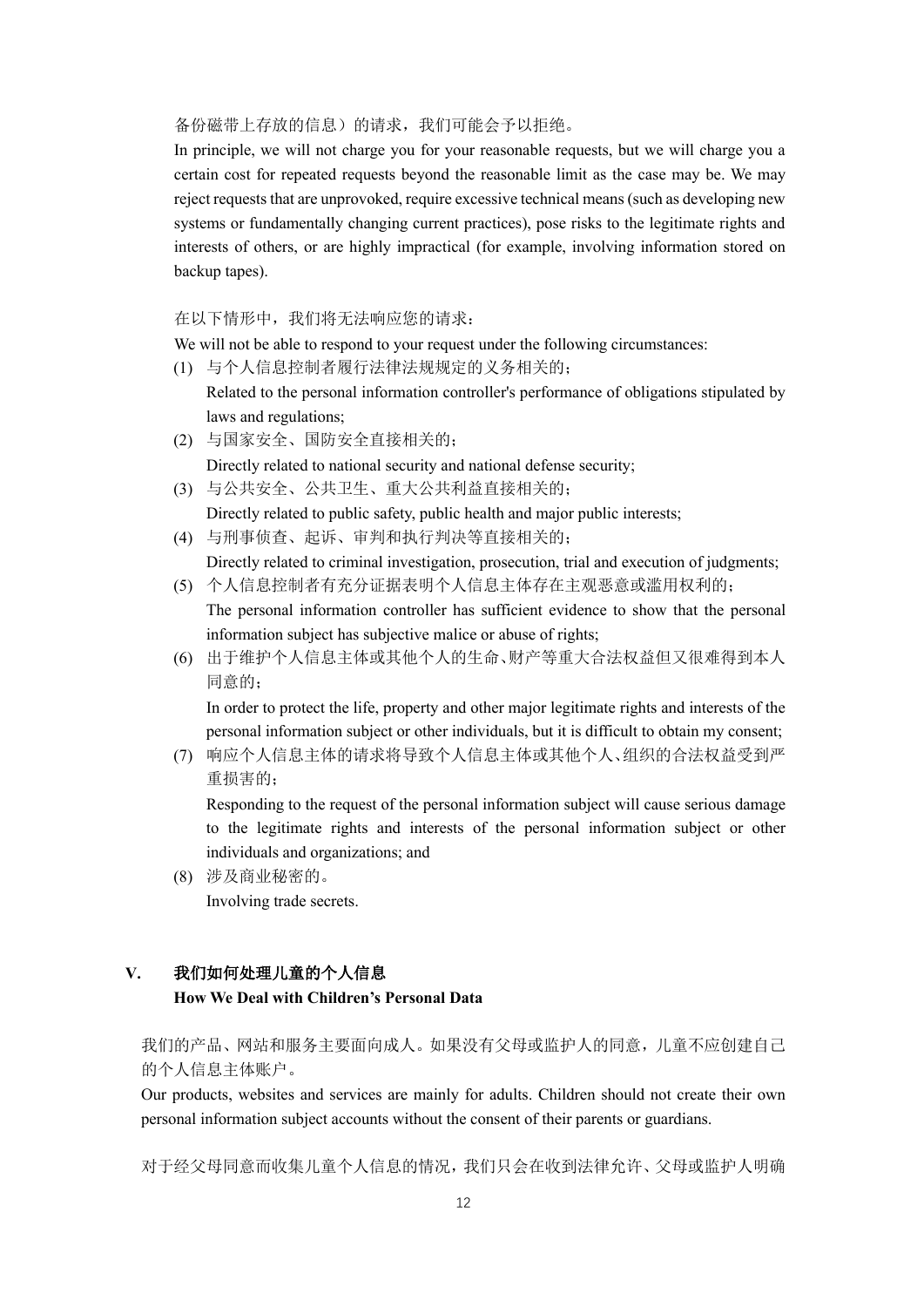同意或者保护儿童所必要的情况下使用或公开披露此信息。

In the case of the collection of children's personal information with the consent of parents, we will only use or disclose this information when it is permitted by law, expressly agreed by parents or guardians or necessary for the protection of children.

尽管当地法律和习俗对儿童的定义不同,但我们将不满 14 周岁的任何人均视为儿童。

Although local laws and customs define children differently, we treat anyone under the age of 14 as a child.

如果我们发现自己在未事先获得可证实的父母同意的情况下收集了儿童的个人信息,则会设 法尽快删除相关数据。

If we find ourselves collecting children's personal information without the prior consent of verifiable parents, we will try to delete the relevant data as soon as possible.

### **VI.** 您的个人信息如何在全球范围内转移 **How Your Personal Data Will Be Transferred Worldwide**

原则上,我们在中华人民共和国境内收集和产生的个人信息,将存储在中华人民共和国境内。 In principle, the personal information we collect and generate in the people's Republic of China will be stored in the people's Republic of China.

由于我们同个遍布全球的资源和服务器提供产品或服务,这意味着,在获得您的授权同意后, 您的个人信息可能会被转移到您使用产品或服务所在国际/地区的境外管辖区,或者受到来 自这些管辖区的访问。

As we provide products or services from the same global resources and servers, this means that your personal information may be transferred to or accessed from overseas jurisdictions where you use the products or services with your authorization and consent.

此类管辖区可能设有不同的数据保护法,甚至未设立相关法律。在此类情况下,我们会确保 您的个人信息得到在中华人民共和国境内足够同等的保护。例如,我们会请求您对跨境转移 个人信息的同意,或者在跨境数据转移之前实施数据去标识化等安全措施。

Such jurisdictions may have different data protection laws or even no relevant laws. In such cases, we will ensure that your personal information is adequately and equally protected within the people's Republic of China. For example, we will ask you to agree to cross-border transfer of personal information, or implement security measures such as data De identification before cross-border data transfer.

## **VII.** 本政策如何更新 **How this Policy Will Be Updated**

我们的隐私政策可能变更。 Our privacy policy may change.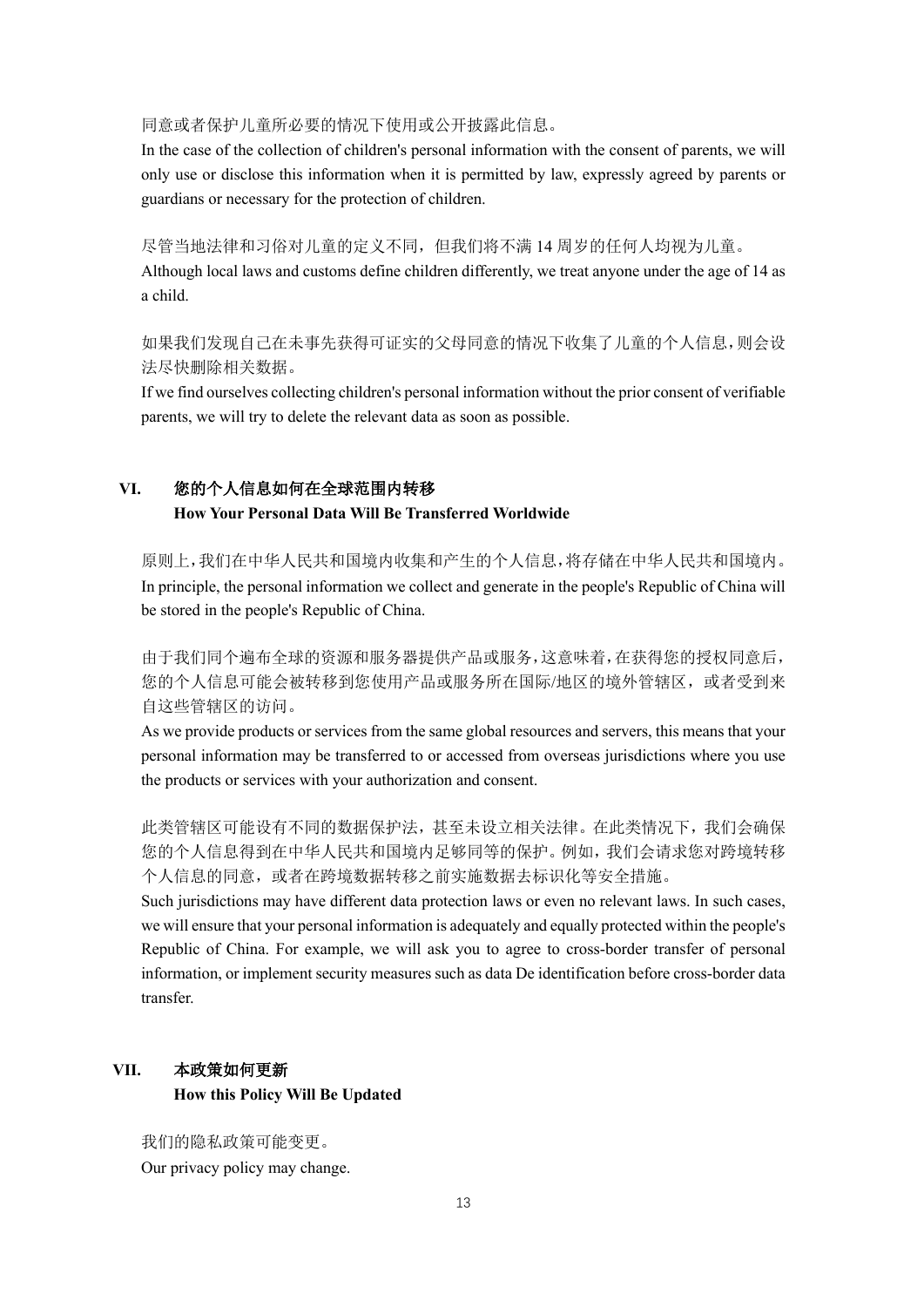未经您明确同意,我们不会削减您按照本隐私政策所应享有的权利。我们会在本页面上发布 对本政策所做的任何变更。

Without your express consent, we will not reduce your rights under this privacy policy. Any changes to this policy will be posted on this page.

对于重大变更,我们还会提供更为显著的通知(包括对某些服务,我们会通过电子邮件发送 通知,说明隐私政策的具体变更内容)。

For major changes, we will also provide more significant notice (including for some services, we will send a notice by e-mail stating the specific changes of privacy policy).

#### 本政策所指的重大变更包括但不限于:

Major changes referred to in this policy include but are not limited to the following circumstances:

a) 我们的服务模式发生重大变化。如处理个人信息的目的、处理的个人信息类型、个 人信息的使用方式等;

Our service model has changed dramatically. Such as the purpose of personal information processing, the type of personal information processing, the way of using personal information, etc;

b) 我们在所有权结构、组织架构等方面发生重大变化。如业务调整、破产并购等引起 的所有者变更等;

We have made significant changes in ownership structure, organizational structure, etc. Such as business adjustment, bankruptcy merger and acquisition, etc;

- c) 个人信息共享、转让或公开披露的主要对象发生变化; The main objects of personal information sharing, transfer or public disclosure have changed;
- d) 您参与个人信息处理方面的权利及其行使方式发生重大变化; Your right to participate in the processing of personal information and the way you exercise it have changed significantly;
- e) 我们负责处理个人信息安全的责任部门、联络方式及投诉渠道发生变化时; When the responsible department, contact information and complaint channel for personal information security change;
- f) 个人信息安全影响评估报告表明存在高风险时。 When the personal information security impact assessment report indicates that there is a high risk.

我们还会将本政策的旧版本存档,供您查阅。

We will also archive the old version of this policy for your reference.

### **VIII.** 如何联系我们

#### **How to Approach Us**

如果您对本隐私政策有任何疑问、意见或建议,通过以下方式与我们联系: hello@knoglobal.com。